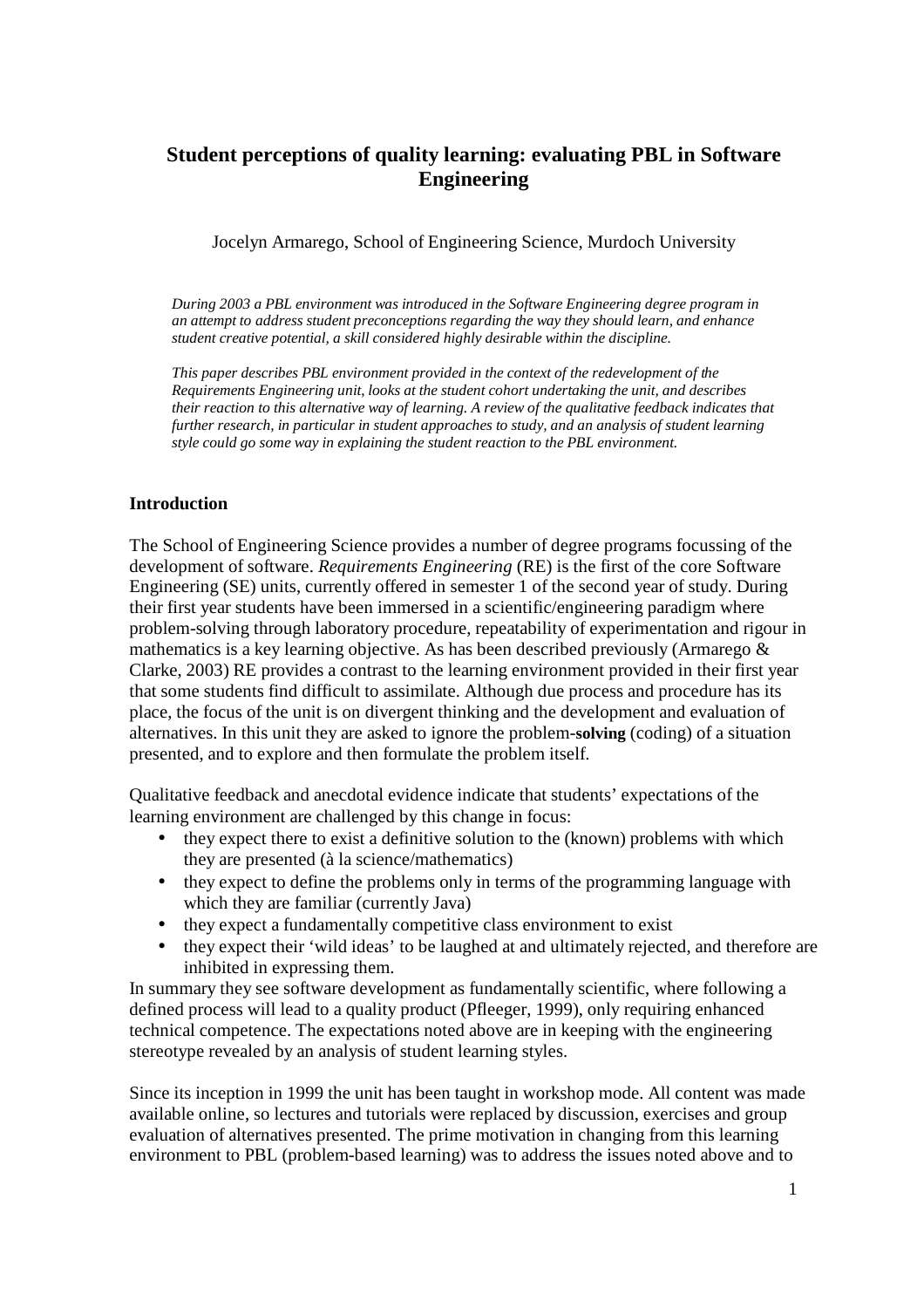reduce the level of teacher direction that was identified as a concern in a review of the course based on Reeves (1997).

Establishing a creative PBL environment, based on authentic problem scenarios and creativityenhancing processes seemed an appropriate approach for both challenging student preconceptions and focussing on the insight-driven opportunistic nature of the RE process (Carroll & Swatman, 1999; Guindon, 1989; Visser, 1992). The background to the redevelopment of the unit (including the review mentioned above) has been previously discussed (Armarego & Clarke, 2003). This paper looks at the student cohort undertaking the unit, and describes their reaction to this different way of learning.

# **Context for learning**

# *Establishing an environment*

The PBL environment focuses on the secondment of the class to a (virtual) organisation – collaboration between a software house and the university. *MurSoft* requires a team to work, on short-term placement, on a project to develop gaming software to be used as an educational resource within a tertiary institute. This provides an authentic context for learning: students will have an opportunity, within their final year of study, to undertake an internship with a software-based organisation.

In order to ensure the team will integrate well, the students are initially provided with a very small problem to define. This problem introduces students to the *MurSoft* environment, and also serves the purpose of introducing the PBL process. Students are given some little time to familiarise themselves with other members of the class (since the rest of semester was to be spent on collaborative tasks) and with the lecturer, who takes on the role of academic consultant (not the client, but a resource students have access to). All interaction with the client is undertaken through web-based material: memos, minutes of meetings, telephone messages, 'talking heads', press releases etc provide the problem triggers required. Triggers act as prompts to students to undertake some task identified in the PBL process.

Unit content is centred on a text and online material, which act as a constraint: students initially explore this material in order to achieve the learning outcomes they have identified in a problem component, rather than having unlimited access to resources on the Internet and elsewhere. This is a significant issue: RE is a relatively new discipline, with varying approaches taken in its description. It is important at this early concept-learning stage that students are not confused or frustrated by the presentation of too many alternate viewpoints, tools, definitions for the same concept etc. This is likely to occur if students are to explore freely during the *self-directed learning* stage of the PBL process. Again, providing environment constraints adds to the authentic approach: as graduates, students will be expected to follow the operating procedures standardised within the employing organisation.

#### *Benefits versus cost*

Much has been written regarding the value of PBL in learning, eg (Boud, 1985; Wilson  $\&$ Cole, 1996). However, undertaking such a project comes at a cost: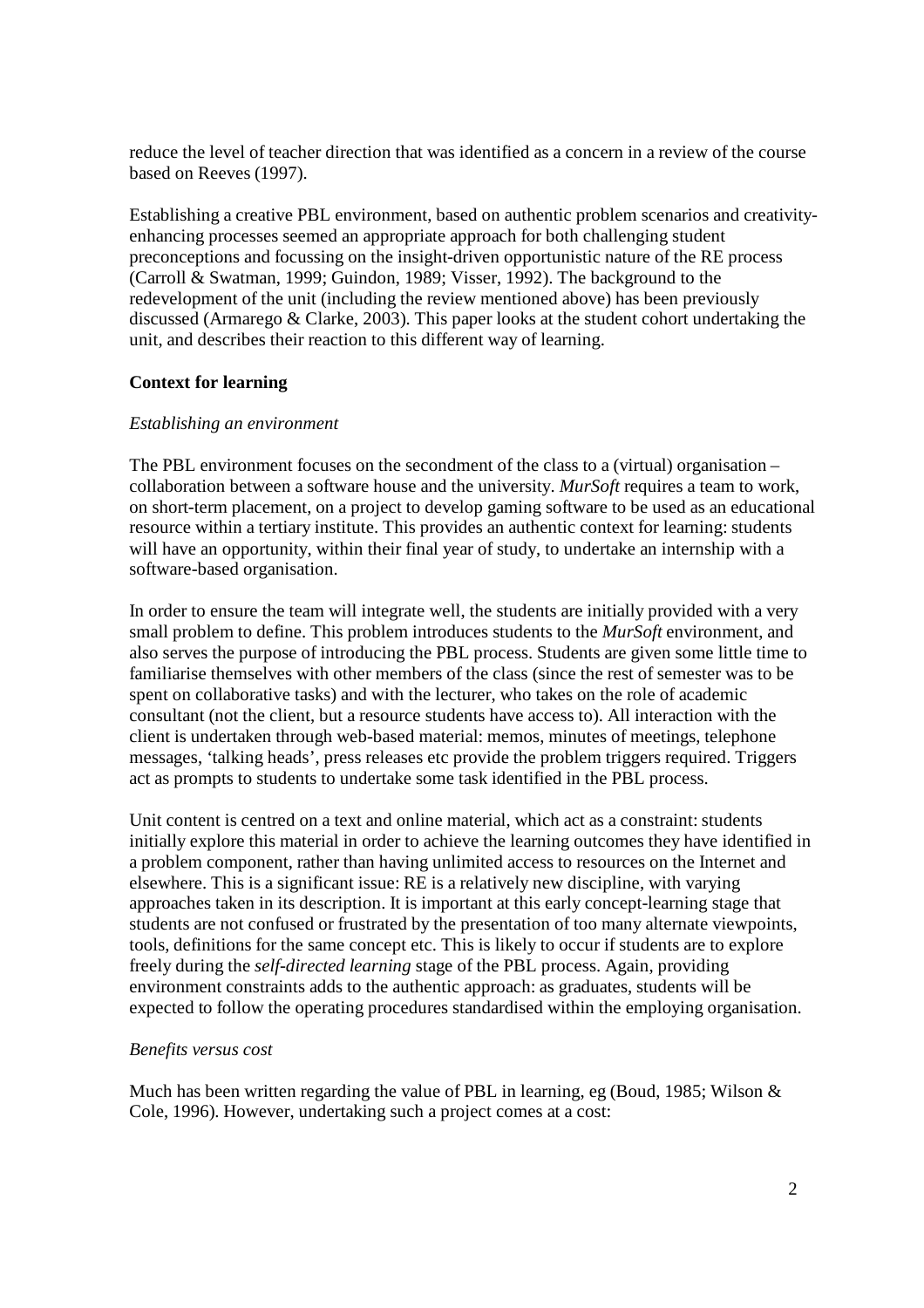- o *content* guidelines for implementing PBL indicate that success is partly based on a reduction to the content covered: assuming too much content is a pitfall in a PBL environment (Albanese & Mitchell, 1993)
- o *time to develop project* Bridges (1992) suggests that each PBL project requires 120- 160 hours to construct, field-test, and revise. To this figure should be added technical effort when the problem is developed in an online environment
- o *cost* PBL is economical for classes of less than 40 students (Albanese & Mitchell, 1993). It does not scale well to large student numbers without great increase in staffing resources
- o *more time to teach less content* Albanese & Mitchell (1993) suggest 22% more time is required to teach in PBL mode, despite the reduction in content usually advocated. In their study, when academic staff consider the time per week in preparation to teach problems in comparison to presenting lectures, instead of 8.6 hours/week primarily preparing lectures, staff spend 20.6 hours/week primarily in groups with students
- o *difficulty in transitioning*, both for staff and students Bridges (1992) suggests academic staff are uncomfortable withholding information as they watch students struggle with problems, and need training to develop facilitator skills or they may be unsuccessful in PBL. Students may be uncomfortable with the extensive collaboration required or with the lack of teacher-direction given.

A team comprising unit co-ordinator, the academic support staff member from Murdoch's TLC (Teaching & Learning Centre), a third year software engineering student as research assistant and a computer science student with expertise in interactive graphics as technical assistant laboured over one semester plus the summer break to redevelop the unit. Final testing was completed only days before the unit commenced: this tight schedule meant that some decisions were deferred (eg the lead time was too short to remove the final exam from the assessment profile). Absolute commitment to run in PBL mode was not required until after Week 1 classes – workshop mode as backup was always possible. However, once the decision had been made it was very important that the technical infrastructure was robust: the problem scenario was dependent on online triggers being released automatically and available to students.

Major 'intellectual' effort went into deciding on minimum content – the question became one of what did the students have to have to be effective in further units. Although this is an issue in all PBL environments, it had added significance in RE because it is foundational for the SE degree program – many discipline-specific concepts are introduced here. In the end, a focus on creative strategies for dealing with ill-structured problems was as important as content. While acquiring particular domain knowledge remains one of the unit objectives, adaptiveness in generalising knowledge in order to enhance productive thinking as a basis for insight and true novelty of thinking is equally important. Productive thinking is the ability to use past experience on a general level, while still being able to deal with each new problem situation in its own terms. Gott, Hall, Pokorny, Dibble and Glaser (1993) posit that this adaptive/ generative capability suggests the performer not only knows the procedural steps for problem solving but understands when to deploy them and why they work. However, the development of productive thinking requires learning effort spent on abstraction and reflection in addition to content.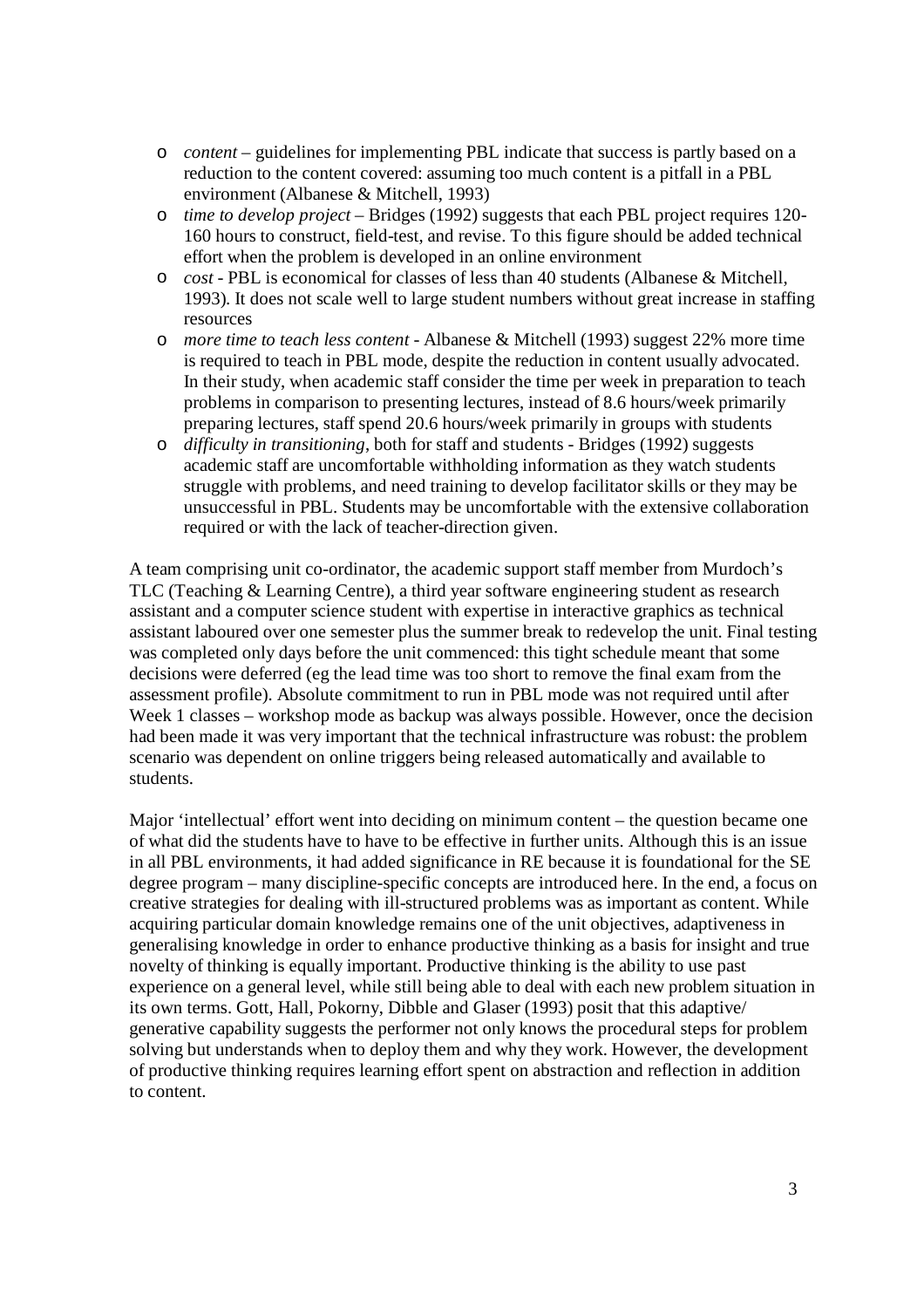#### **How well did we do?**

Both formal and informal assessment was undertaken over the semester: data may be categorised as qualitative or quantitative:

- quantitative assessment
	- o the major assessment of the unit was based on group work (three components)
	- o the exam modelled previous exams, and was based on questions that had been used before, so in theory it was possible to compare how well students performed in comparison to previous cohorts
	- o two individual components (a Performance Review and a Portfolio)
- qualitative assessment
	- o in-semester year surveys the year co-ordinator asks for comments/problems regarding all the units undertaken over the semester. These surveys are conducted within the Engineering discipline in week 4 and 11
	- o students completed an end of semester unit assessment –this is Universitybased
	- o as noted above, one of the final components of their formal assessment was to prepare for a Performance Review. As well as some more technically based issues (eg how easy would it be to go to design from the specification developed by your team) students were asked for their impressions on their team performance and asked to comment on whether they thought they learnt less or more this way.

#### *Quantitative assessment*

The results achieved by these students will not be described here, except to note that, as shown in Figure 1, the PBL environment did not appear to unduly disadvantage the students.



**Figure 1 RE 1999 - 2003 (a) Average raw exam mark (b) Average final mark**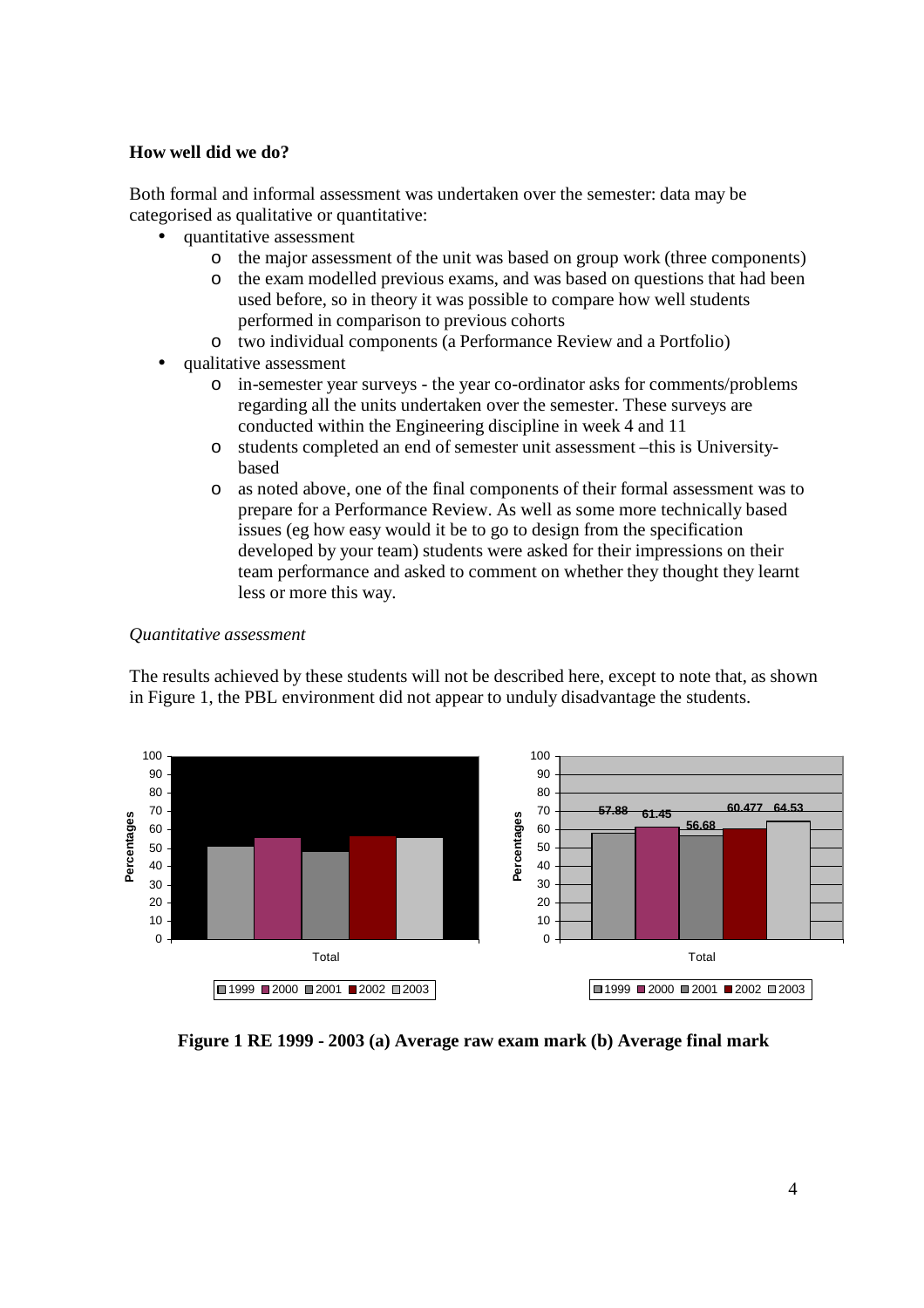### *Qualitative assessment*

The Engineering discipline within the School informally surveys all students within each year group to identify general problems that are both unit-specific, and that relate to the mix of units undertaken. Students are asked to identify good and bad points during Weeks 4 and 11 of semester (ie usually near the first point of feedback and towards the end formal classes).

As the list of representative comments below shows, some elements considered 'bad' by the students (eg *learning by doing*) are a highlight of the PBL process. This may be a reflection of student approach to study or preferred learning style, and deserves further investigation.

#### **Week 4**

#### **Week 11**

| Good:<br>-"helps with thinking about all areas of a<br>problem(good for other units)"<br>-"interesting, practical, well presented"<br>-"it's really good"<br>Bad:<br>-"very vague on assessment and what<br>specifically needs to be completed"<br>-"inability to work alone"<br>-"no lecture or tutorial" | Good:<br>-"learn what you like at your own pace"<br>-"more practical training & real time example"<br>-"probably useful"<br>-"easy to get help for unit"<br>Bad:<br>-"objectives sometimes unclear"<br>-"learning by doing"<br>-"only get the general idea and concept of<br>unit later in semester" |
|------------------------------------------------------------------------------------------------------------------------------------------------------------------------------------------------------------------------------------------------------------------------------------------------------------|------------------------------------------------------------------------------------------------------------------------------------------------------------------------------------------------------------------------------------------------------------------------------------------------------|
|                                                                                                                                                                                                                                                                                                            |                                                                                                                                                                                                                                                                                                      |
| -"don't really like how it's structured"                                                                                                                                                                                                                                                                   | -"not very structured"                                                                                                                                                                                                                                                                               |
| -"don't know what is going on"                                                                                                                                                                                                                                                                             | -"hard to determine what we are supposed to<br>be working towards"                                                                                                                                                                                                                                   |

As a part of the "Performance Review" component of the coursework students were asked to comment on the unit by addressing the following questions:

- what is good/bad about a unit structured this way. Chart 1 shows the results. While some students could appreciate the authentic nature of the environment, this learning style did not sit well with all
- things to add/change/delete in how the virtual secondment and project were organised. Chart 2 shows that students felt they lacked guidance in the form of examples and exercises to use for benchmarking their performance. In addition, they expressed concern that such a large component of their assessment was based on group work
- reflecting on whether they (individually) felt they had learnt more/less this way. As can be seen from Chart 3, the class was fairly evenly divided on this point. Students who felt they had learnt less commented on a *lack of mastery of subjects*: (*less every time new content arrives*); of *focusing on components addressed by the project*, on *delegating* and *relying on others* for concepts. Towards the end of semester, some of these students still felt *lost and confused*: *self teaching is not one of my fortés* stated one student, perhaps with a hint of despair. Students felt they learnt more in the areas of research, communications (confidence to speak up; need to be heard & get ideas across) and team skills. They added concepts easier to grasp; forced to learn more for project relevant components; and, finally they had to grapple with various perspectives from others. In summary there were: ample resources & up to us to take it.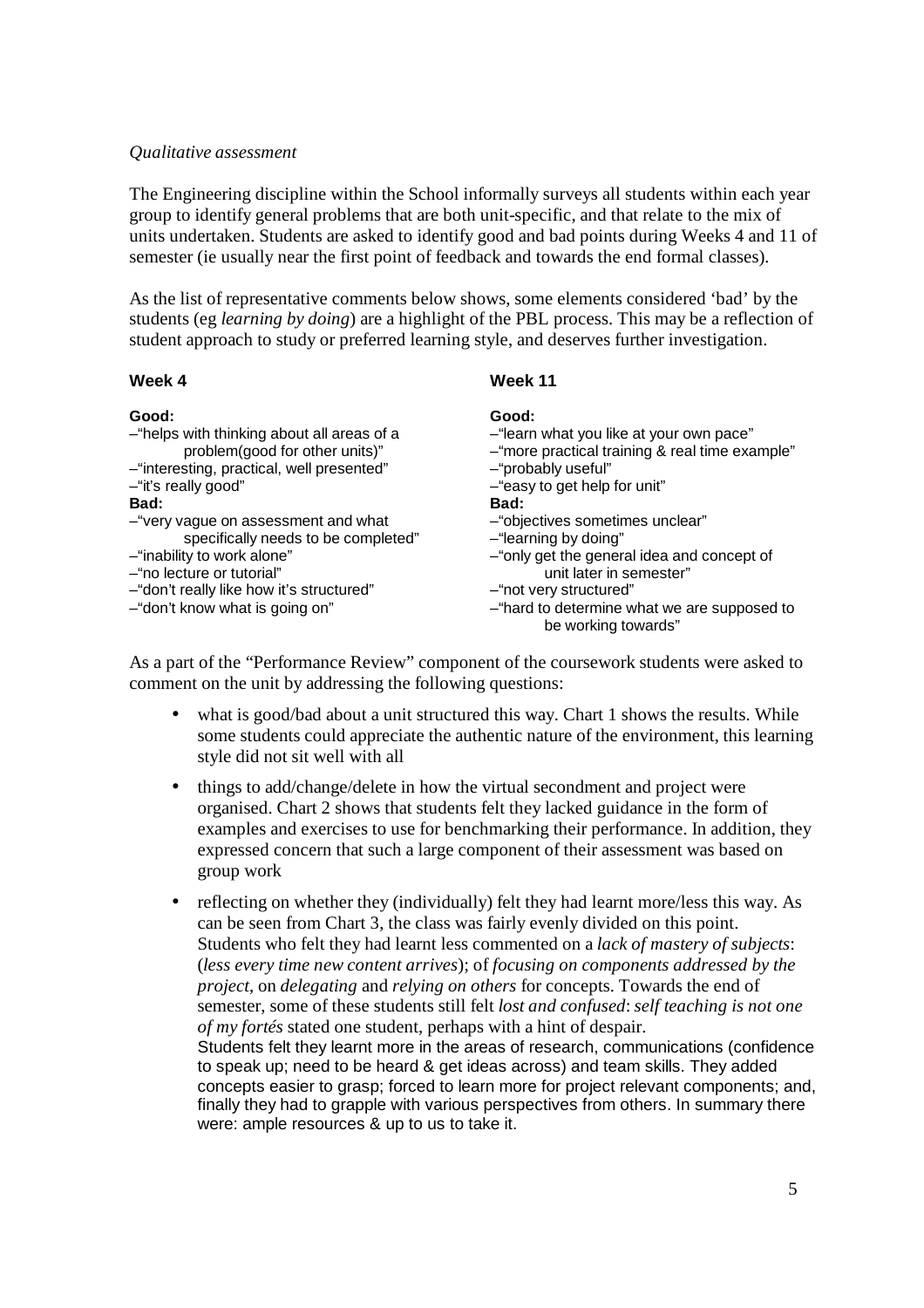

# **Chart 2 Recoded comments from Performance Review: items to add/change/delete**

# **Chart 3 Recoded comments from Performance Review: learning more/less this way**

This last comment characterising the opposing perspectives is perhaps the most pertinent, and an aspect that requires further research. An understanding of the learning motivation for the students might reveal a relationship between why they learn (for meaning or for reproduction)

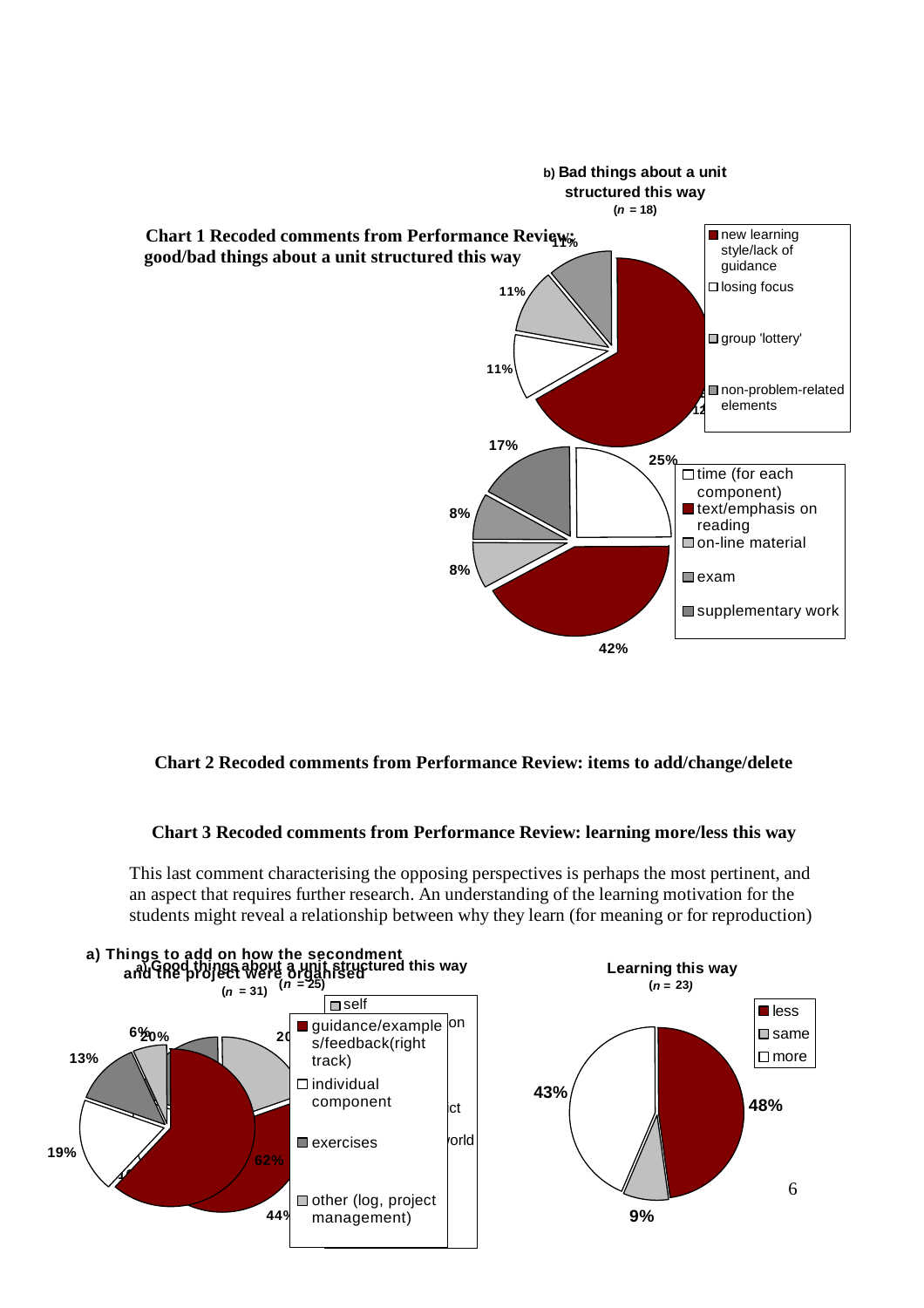and how they expect to learn.

This feedback also shows that, although a great deal of effort went into preparing the PBL environment, more scaffolding is required. Students need greater preparation in order to tackle a different learning model (eg a better understanding of the PBL process), and support structures (examples, etc) so that they have a clear indication of the appropriateness of their learning.

# **Characteristics of the class**

In previous years, the class predominantly comprised students expecting to complete a 4-year B Engineering degree, most probably in software. These students come into the program with a higher tertiary entrance score than B Tech students, and have completed one year of study within the School. This has implications in learning expectations, acceptance of the learning culture within the School, etc. As Figure 2 shows, in 2003 the B Eng students were in the minority. An additional factor in 2003 was that almost 50% of the B Tech students were TAFE (Technical and Further Education, ie technical college) articulation students. These students are entering the program with advanced standing, and although a formal analysis has not been undertaken at this stage, there is anecdotal evidence that they had additional problems, which could be summarised as an expectation to be taught. A discrepancy between the Teaching/Learning environment they were expecting and the one they were experiencing was almost immediately apparent. Ferris (2003) provides a discussion of the issues of advanced standing in an engineering education environment.

Other research undertaken within the School looks at learning styles (Fowler, Allen, Armarego, & Mackenzie, 2000). Table 1 compares RE students (unit code ENG260) with students show strong bias in each of the dimensions: they are *active*, therefore should prefer group work and dislike lectures, *sensing*, therefore prefer to learn facts, and solve problems by

# **Figure 2** *Requirements Engineering* **class cohort 1999 – 2003**

a well-established process, strongly *visual* where reading text is classed as verbal and fundamentally *sequential*, implying a preference for logical steps to problem-solving (Soloman & Felder, 1999).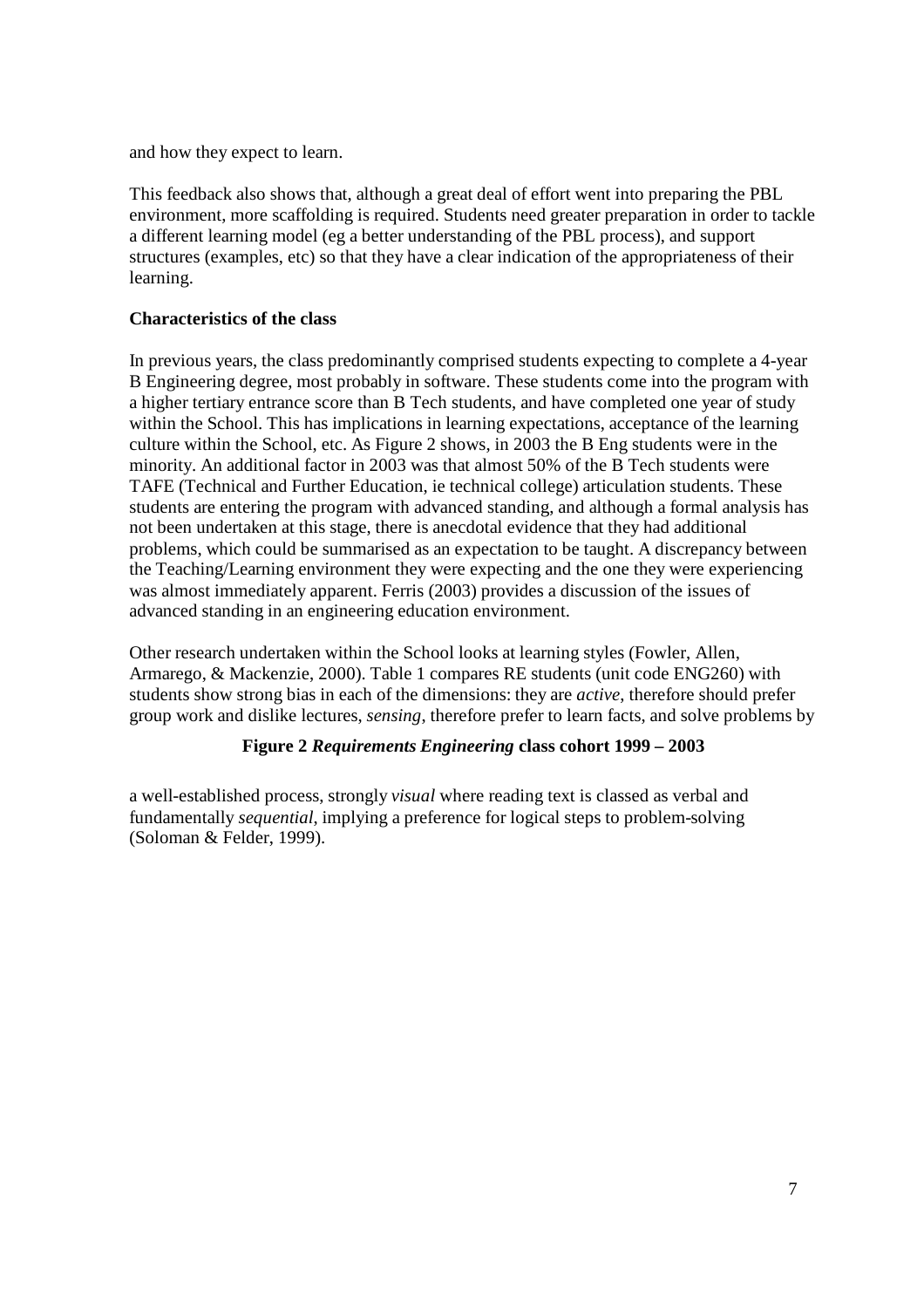

**Table 1 Soloman & Felder** *Index of Learning Styles:* **1999-2003 cumulative results**

| <b>Clients</b>   |            | <b>Input</b> | <b>Understanding</b> |
|------------------|------------|--------------|----------------------|
|                  | <b>REF</b> | <b>VIS</b>   |                      |
| Eng              | 44%        | 77%          |                      |
| 1st yr           |            |              |                      |
| <b>ENG108</b>    | 52%        | 79%          |                      |
| 2003             |            |              |                      |
| <b>ENG 260</b>   | 25%        | 95%          |                      |
| 2003             |            |              |                      |
| A/C              | 35%        | 76%          |                      |
| 1st yr           |            |              |                      |
| CS/IT            | 51%        | 84%          |                      |
| 1st yr           |            |              |                      |
| Eng              | 24%        | 86%          |                      |
| 4th yr           |            |              |                      |
|                  | 73%        | 73%          |                      |
| <b>Eng Staff</b> |            |              |                      |

The Kolb (1984) results support these findings: RE students are classically engineering types. They are pragmatists (*convergers*) who revel in active experimentation (labs, fieldwork) with a tendency to narrow technical interests, or theorists (*assimilators*) with a forté in the basic sciences. The imaginative ability of the *diverger* or the intuitive problem solving of the *accommodator* is sadly limited. Yet these are skills highly rated in a Requirements Engineering context.

8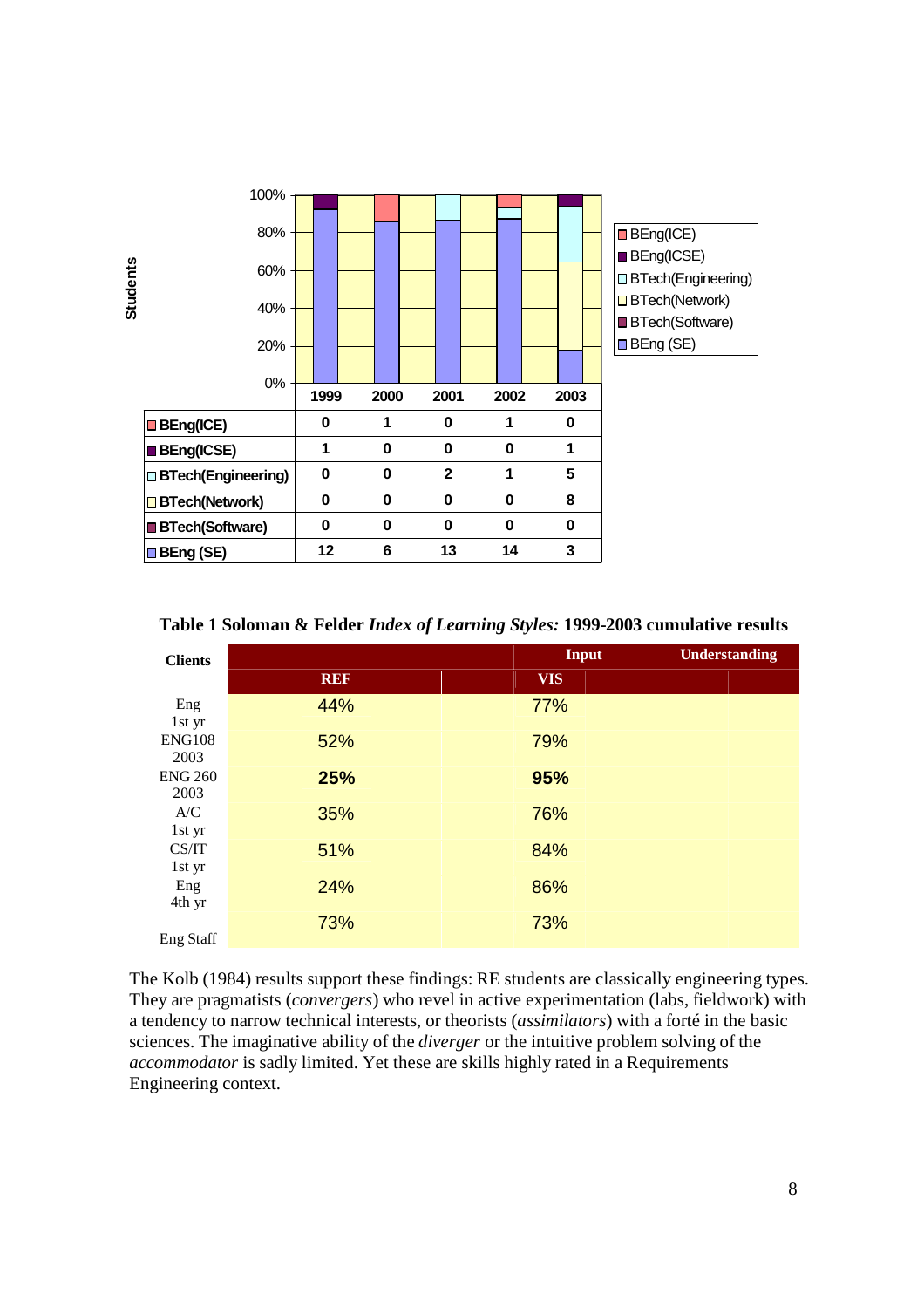|                     | Eng                               | <b>ENG 108</b> | <b>ENG 260</b> | A/C         | <b>CS/IT</b>                  | Eng        | <b>Eng Staff</b> |
|---------------------|-----------------------------------|----------------|----------------|-------------|-------------------------------|------------|------------------|
|                     | $\overline{ }$ <sup>st</sup> year | 2003           | 2003           | ⊣st<br>vear | $\mathbf{r}^{\text{st}}$ vear | $4th$ year |                  |
| <b>Accommodator</b> |                                   |                |                | 13          |                               |            |                  |
| <b>Diverger</b>     |                                   |                |                | 13          | 12                            |            |                  |
| <b>Assimilator</b>  | 33                                | 42             | 40             | 47          | 56                            | 38         | 41.5             |
| Converger           | $4^{\prime}$                      | 46             | 40             | 27          | 27                            | 52         | 41.5             |

**Table 2 Kolb Learning Style Inventory 1999 – 2003 cumulative results (percentages)**

# **Where to from here**

The PBL environment these students have experienced may be considered a creative one: one of the aims of its development has been to enhance divergent thinking and the creative potential of students. It would seem, however, that such an environment does not match the learning characteristics of the student cohort. Tracking the cohort through subsequent units will go some way to confirming (or not) the value of PBL in engineering. This is critical in the context of a strategic move away from traditional lecture/tutorial/lab-style learning within the discipline area at Murdoch. Future research into student approaches to study will provide some insight that will assist in further offerings of this unit and of others within the engineering degree programs.

# **References**

- Albanese, M., & Mitchell, S. (1993). Problem-based learning: a review of the literature on its outcomes and implementation issues. *Academic Medicine, 68*(1), 52-81.
- Armarego, J., & Clarke, S. (2003). *Preparing students for the future: learning creative software development - setting the stage.* Paper presented at the Learning for an Unknown Future: Proceedings of the Annual International HERDSA Conference, Christchurch (NZ).
- Boud, D. (1985). Problem-based learning in perspective. In D. Boud (Ed.), *Problem-based Learning in Education for the Professions* (pp. 13-18). Sydney: Higher Education Research Society of Australasia.
- Bridges, E. M. (1992). *Problem based learning for administrators* (No. ERIC Document Reproduction Service No. ED 347 617). Eugene (OR): ERIC Clearinghouse on Educational Management.
- Carroll, J. M., & Swatman, P. A. (1999). *Opportunism in the Requirements Engineering process* (School of Management Information Systems Working Paper No. 1999/02): Deakin University, Australia.
- Ferris, T. L. J. (2003). *A technician is half an engineer overseas students and advanced standing in engineering degrees.* Paper presented at the Engineering Education for a sustainable future: proceedings of the14th Annual AAEE Conference, Melbourne.
- Fowler, L., Allen, M., Armarego, J., & Mackenzie, J. (2000). *Learning styles and CASE tools in Software Engineering.* Paper presented at the Flexible Futures in Tertiary Teaching. Proceedings of the 9th Annual Teaching Learning Forum,, Perth.
- Gott, S. P., Hall, E. P., Pokorny, R. A., Dibble, E., & Glaser, R. (1993). A naturalistic study of transfer: adaptive expertise in technical domains. In D. K. Detterman & R. J. Sternberg (Eds.), *Transfer on Trial: intelligence, cognition and instruction* (pp. 258-288). Norwood (NJ): Ablex.